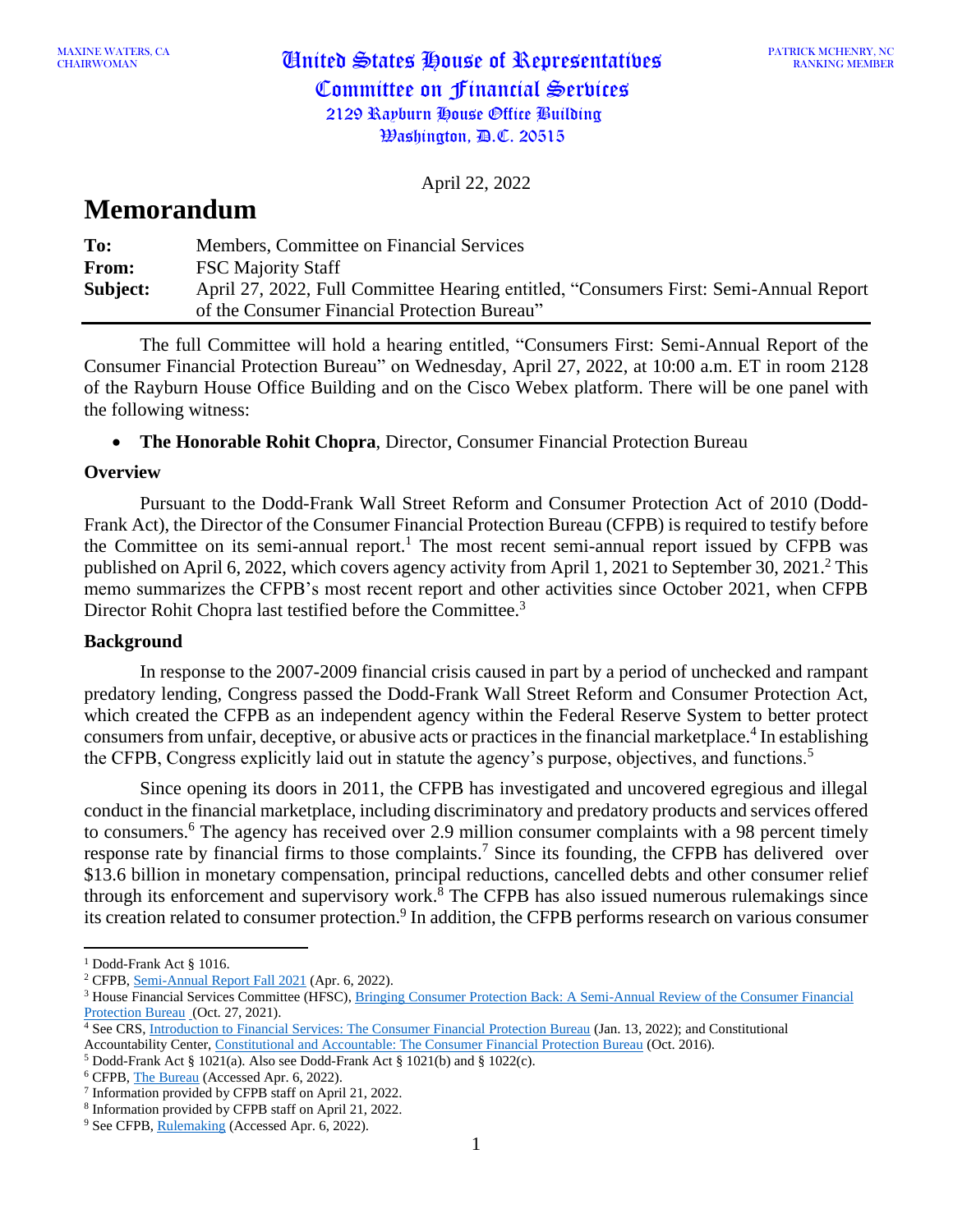financial products and services, and provides free resources to the public to better understand these products and services, as well as their rights and protections afforded them under the law.<sup>10</sup>

## **Rulemaking Developments**

## *Credit Reporting*

On April 7, 2022 the CFPB issued a proposed rule to protect survivors of human trafficking by establishing a method for trafficking victims to submit documentation to consumer reporting agencies (CRAs), including information identifying adverse information that resulted from certain types of human trafficking, and prohibiting the CRAs from furnishing a consumer report containing the adverse information.<sup>11</sup> This rule was required by Congress as part of the Debt Bondage Repair Act sponsored by Ranking Member Patrick McHenry (R-NC), which passed the House in June  $2021<sup>12</sup>$  and was included in the National Defense Authorization Act for fiscal year 2022, and signed into law in December 2021.<sup>13</sup>

# *Mortgage Servicing*

In June 2021, the CFPB finalized rules requiring mortgage servicers to offer streamlined loan modification options to homeowners with COVID-19-related hardships and requiring that certain procedural safeguards be met before servicers can initiate foreclosure on loans secured by a borrower's principal residence.<sup>14</sup> These enhanced foreclosure protections for homeowners affected by the pandemic crisis were in effect beginning in August 31, 2021 until December 31, 2021.<sup>15</sup> In March 2022, the CFPB published a report indicating that although the share of mortgages in forbearance fell between March 2021 and January 2022, Black and Latinx borrowers were overrepresented in those who were in forbearance.<sup>16</sup>

## *Small Business Loan Data Collection*

On January 6, 2022 the comment period closed on CFPB's proposed rules to implement Section 1071 of the Dodd Frank Act, which establishes how financial institutions must collect and report demographic data on credit applications submitted by women-owned, minority-owned, and small businesses.<sup>17</sup> CFPB's proposal would cover credit provided to small businesses with \$5 million or less in gross annual revenue for its preceding fiscal year. It would also require lenders that made at least 25 loans in each of the two preceding calendar years to collect and report certain data about small business borrowers, the credit products and terms of the loan, as well as borrower demographic data.<sup>18</sup>

## *London Interbank Offer Rate (LIBOR)*

On December 7, 2021, the CFPB finalized rules to facilitate lenders' transition away from using LIBOR as an index for consumer credit products.<sup>19</sup> In anticipation of the LIBOR's sunset in June 2023, the proposal amends the open-end and closed-end provisions with examples of replacement indices for LIBOR indices and permits creditors for home equity lines of credit (HELOCs) and credit card issuers to transition to using a replacement index on or after April 1, 2022. <sup>20</sup> Similarly, Congress passed the

<sup>18</sup> *Id.*

<sup>20</sup> *Id.*

<sup>&</sup>lt;sup>10</sup> See CFPB, **Data and Research** (Accessed Apr. 6, 2022).

<sup>&</sup>lt;sup>11</sup> CFPB, <u>Prohibition on Inclusion of Adverse Information in Consumer Reporting in Cases of Human Trafficking (Regulation V)</u> (Apr. 7, 2022).

<sup>&</sup>lt;sup>12</sup> FSC Republicans, McHenry: Debt Bondage Repair Act Will Help Victims Regain Their Financial Freedom and Begin to Rebuild Their [Lives](https://republicans-financialservices.house.gov/news/documentsingle.aspx?DocumentID=408017) (Jun.15, 2021).

<sup>&</sup>lt;sup>13</sup> Pub. L. No. [117-81](https://www.congress.gov/bill/117th-congress/senate-bill/1605) (2021)

 $^{14}$   $\overline{Id}$ .

<sup>&</sup>lt;sup>15</sup> CFPB, [Executive Summary of the 2021 Mortgage Servicing Rule](https://files.consumerfinance.gov/f/documents/cfpb_covid-mortgage-servicing-rule_executive-summary_2021-06.pdf) (Jun. 28, 2021).

<sup>&</sup>lt;sup>16</sup> CFPB, <u>New Data on the Characteristics of Mortgage Borrowers During the COVID-19 Pandemic</u> (Mar. 23, 2022).

<sup>&</sup>lt;sup>17</sup> CFPB, [Small business lending data collection rulemaking \(](https://www.consumerfinance.gov/1071-rule/)Accessed Apr. 8, 2022).

<sup>19</sup> CFPB, [Facilitating the LIBOR Transition \(Regulation Z\) \(](https://www.consumerfinance.gov/rules-policy/final-rules/facilitating-libor-transition-regulation-z/)Accessed Apr. 8, 2022).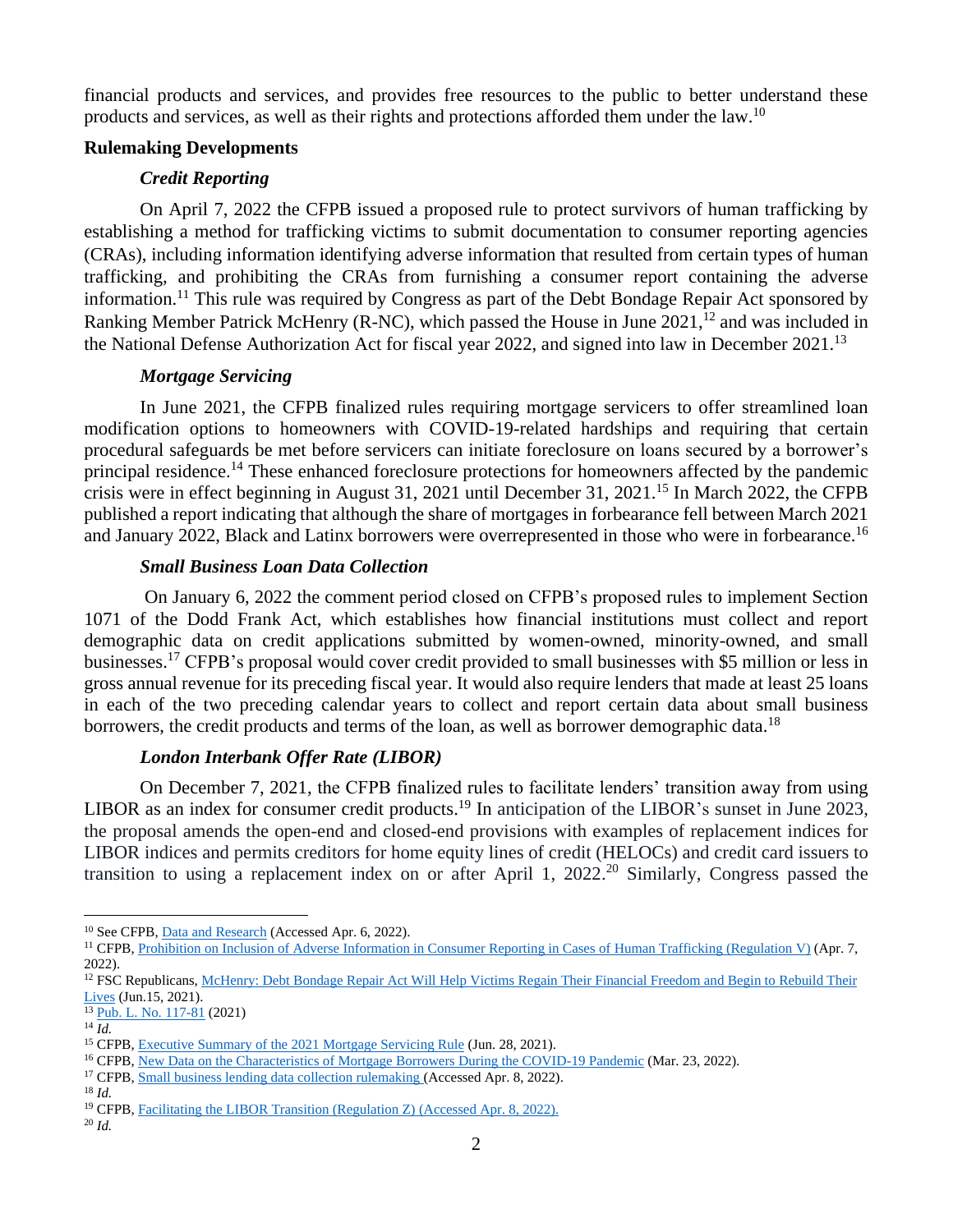Consolidated Appropriations Act of 2022 on March 15, 2022, which included a provision similar to H.R. 4616, the Adjustable Interest Rate (LIBOR) Act sponsored by Rep. Brad Sherman (D-CA). The provision creates a safe harbor to help ensure that the LIBOR reference rate is retired on schedule while protecting consumers, investors, and market participants from uncertainty related to the rate's discontinuation.<sup>21</sup>

#### *Other Rulemakings*

Other guidance and rules noticed include, but are not limited to: an advisory opinion clarifying that consumer reporting agencies that use matching procedures, such as only using the consumer's name to determine whether a particular item of information relates to a particular consumer in preparing a consumer report, are not taking reasonable steps to assure maximum possible accuracy under the Fair Credit Reporting Act;<sup>22</sup> an update to Unfair Deceptive Abusive Acts and Practices (UDAAPs) examination procedures to guide evaluation of discriminatory practices as potential "unfair" practices;<sup>23</sup> and several rules regarding civil penalties, mortgage lending data disclosures, and the pricing of mortgages and other consumer loan products.<sup>24</sup>

#### **Consumer Complaints**

According to the Fall 2021 Semi-Annual Report, the CFPB received 872,400 consumer complaints from October 1, 2020 through September 30, 2021,<sup>25</sup> and since has received over 600,000 additional complaints.<sup>26</sup> The CFPB also reported receiving 994,000 complaints in 2021, and about 99 percent of the complaints it sent to companies in 2021 received a timely response.<sup>27</sup> The most complained about consumer financial products and services in 2021 were credit or consumer reporting (71 percent of all complaints), debt collection (12 percent), credit cards (4 percent), checking and savings (4 percent), and mortgages (3 percent), comprising about 94 percent of all complaints received in 2021.<sup>28</sup> Between January and September 2021, the CFPB received over 500,000 credit or consumer reporting complaints, as compared with over 319,000 in 2020 overall.<sup>29</sup> The CFPB also reported on complaints from special consumer populations, including servicemembers and older consumers, for whom the most complained about consumer financial products and services in 2021 were credit or consumer reporting, debt collection, and mortgages.<sup>30</sup> Between September 1, 2020 and August 31, 2021, among the 5,300 student loan complaints received, the most complained about topics were "dealing with your lender or servicer", "struggling to repay your loan", and "problem with a credit report or credit score".<sup>31</sup>

#### **Enforcement Actions**

Since October 1, 2021, the CFPB announced 8 public enforcement actions including complaints filed, consent orders, and settlements.<sup>32</sup> In March 2022, CFPB Director Chopra announced plans to sharpen the CFPB's focus on repeat corporate offenders,  $33$  including by dedicating supervision and enforcement resources to hold large recidivist financial institutions accountable for repeated misconduct. On April 12, 2022 the CFPB filed a lawsuit against TransUnion and two subsidiaries, and former senior

<sup>21</sup> Congressman Brad Sherman, *[Sherman Bill to Protect U.S. Financial System from \\$16 Trillion LIBOR Uncertainty Included in Bill That](https://sherman.house.gov/media-center/press-releases/sherman-bill-to-protect-us-financial-system-from-16-trillion-libor-0)  [Will Pass House](https://sherman.house.gov/media-center/press-releases/sherman-bill-to-protect-us-financial-system-from-16-trillion-libor-0) Tonight* (Mar. 9, 2022); See also[, Adjustable Interest Rate \(LIBOR\) Act of 2021 \(H.R. 4616\)](https://www.govtrack.us/congress/bills/117/hr4616) (Accessed Apr. 22, 2022).

<sup>&</sup>lt;sup>22</sup> CFPB, [Fair Credit Reporting; Name-Only Matching Procedures \(](https://www.consumerfinance.gov/rules-policy/final-rules/fair-credit-reporting-name-only-matching-procedures/)Nov. 2021).

<sup>&</sup>lt;sup>23</sup> CFPB, [Unfair, Deceptive, or Abusive Acts or Practices \(UDAAPs\) examination procedures](https://www.consumerfinance.gov/compliance/supervision-examinations/unfair-deceptive-or-abusive-acts-or-practices-udaaps-examination-procedures/?_gl=1*1n8axth*_ga*NDIwODI0MzMxLjE2MjA2NTE3NDg.*_ga_DBYJL30CHS*MTY0OTI4MzIzNS4xOTEuMS4xNjQ5MjgzNDY0LjA.) (Mar. 16, 2022).

<sup>24</sup> CFPB, [Final Rules,](https://www.consumerfinance.gov/rules-policy/final-rules/) last accessed Apr. 8, 2022.

<sup>25</sup> CFPB, [Semi-Annual Report Fall 2021](https://files.consumerfinance.gov/f/documents/cfpb_semi-annual-report-to-congress_2022-04.pdf) (Apr. 6, 2022).

<sup>26</sup> CFPB, [Consumer Complaint Database](https://www.consumerfinance.gov/data-research/consumer-complaints/) (last accessed Apr. 22, 2022).

<sup>&</sup>lt;sup>27</sup> CFPB, [CFPB 2021 Consumer Response Annual Report](https://files.consumerfinance.gov/f/documents/cfpb_2021-consumer-response-annual-report_2022-03.pdf) (Mar. 2022).

<sup>28</sup> *Id.*

<sup>&</sup>lt;sup>29</sup> CFPB, [Annual report of credit or consumer reporting complaints](https://files.consumerfinance.gov/f/documents/cfpb_fcra-611-e_report_2022-01.pdf) (Jan. 2022).

<sup>30</sup> CFPB, [CFPB 2021 Consumer Response Annual Report](https://files.consumerfinance.gov/f/documents/cfpb_2021-consumer-response-annual-report_2022-03.pdf) (Mar. 2022).

<sup>&</sup>lt;sup>31</sup> CFPB, [Report of the CFPB Education Loan Ombudsman](https://files.consumerfinance.gov/f/documents/cfpb_education-loan-ombudsman-annual-report_2021.pdf) (Oct. 2021).

<sup>&</sup>lt;sup>32</sup> CFPB, **Enforcement Actions** (Accessed Apr. 21, 2022).

<sup>33</sup> CFPB[, "Reining in Repeat Offenders": 2022 Distinguished Lecture on Regulation, University of Pennsylvania Law School](https://www.consumerfinance.gov/about-us/newsroom/reining-in-repeat-offenders-2022-distinguished-lecture-on-regulation-university-of-pennsylvania-law-school/) (Mar. 28, 2022).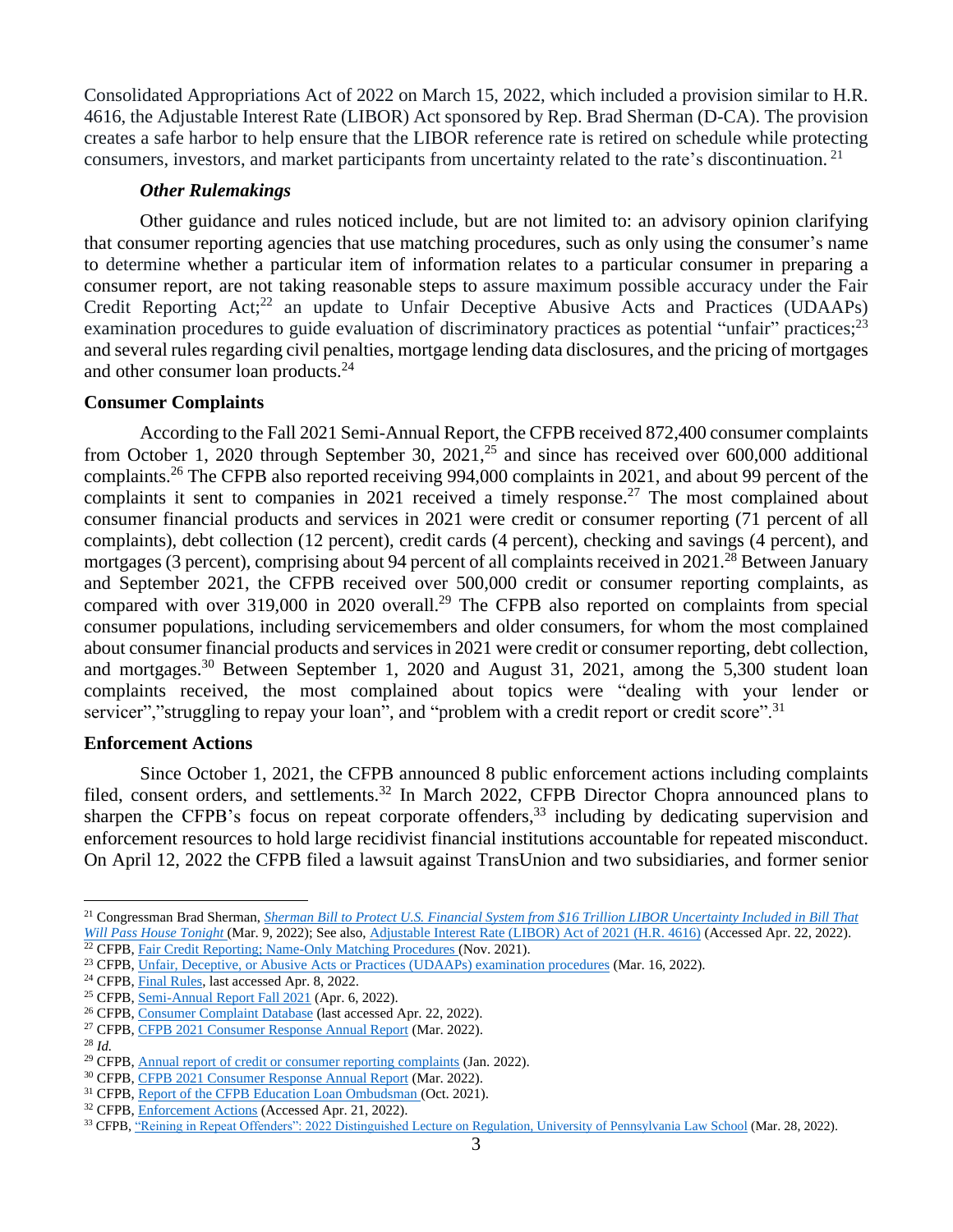executive John Danaher for violating a 2017 law enforcement order stopping the company from engaging in deceptive marketing regarding credit scores and credit-related products. On April 21, CFPB joined New York State's Attorney General to file a lawsuit against MoneyGram International, Inc. and MoneyGram Payment Systems, Inc. (MoneyGram) for systemically and repeatedly violating consumer financial protection laws and leaving customers stranded when it failed to deliver funds promptly to recipients abroad.<sup>34</sup> During fiscal year 2021, enforcement actions resulted or will result in financial institutions, businesses, and individuals providing more than \$450.9 million in monetary relief to harmed consumers.<sup>35</sup> According to the 2021 Fall Semi-Annual report, three fair lending public enforcement actions were filed.<sup>36</sup>

#### **Spending and Staffing**

As of September 30, 2021, the CFPB spent approximately \$598.0 million in FY 2021 funds, which includes \$352.8 million for 1,591 employees for both compensation and benefits.<sup>37</sup> During the same period, the CFPB had received \$595.9 million for FY 2021 from the Federal Reserve with a maximum allowable cap at \$717.5 million.<sup>38</sup> This compares with \$537.2 million in transfers from the Federal Reserve as of September 30, 2020, with a maximum allowable funding cap of \$695.9 million for fiscal year 2020.<sup>39</sup> As of September 2021, the CFPB's workforce was 50 percent female, which remained unchanged since the last reporting period.<sup>40</sup> People of color represented 43 percent of employees, which is a 2 percent increase from fiscal year 2020,<sup>41</sup> and half of women identify as a person of color, compared to 36 percent of men.<sup>42</sup> In fiscal year 2021, the CFPB hired 165 permanent employees, among them 53.3 percent were women and 52.7 percent were people of color.<sup>43</sup> The CFPB also noted that while 15 percent of employees identified as people with disabilities, 3 percent of permanent employees identified as having a "targeted disability", which remained unchanged since the previous reporting period.<sup>44</sup>

## **Reports, Initiatives, and COVID-19 Response**

Since October 2021, the CFPB has issued several reports and publications on various topics, including consumers' use of payday loans, consumer complaints, credit card late fees, homeowners in forbearance, emergency savings and financial security, the financial challenges of justice-involved individuals, overdraft fees, diversity and inclusion in the financial services industry, disputes on credit reports, student debt, access to credit and banking in rural communities, and consumer finances during the pandemic.<sup>45</sup> According to the recent Semi-Annual Report, the CFPB continued to respond to the COVID-19 pandemic's impact on consumers, reporting on delinquencies, use of assistance, credit card utilization, and access to credit, and updating resources for consumers, including information on mortgages, rental assistance, credit reporting, debt collection, student loans, and frauds and scams. <sup>46</sup> In March and April of 2022, the CFPB published reports on credit reporting challenges and other financial consequences that consumers face as a result of medical billing and collections, drawing on complaints submitted by consumers on topics such as inaccurate medical bills or collection notices for debts not owed. <sup>47</sup> In March

<sup>43</sup> *Id.*

<sup>34</sup> CFPB, *[CFPB Charges TransUnion and Senior Executive John Danaher with Violating Law Enforcement Order](https://www.consumerfinance.gov/about-us/newsroom/cfpb-charges-transunion-and-senior-executive-john-danaher-with-violating-law-enforcement-order/)* (Apr. 12, 2022); *See also*, CFPB, *[CFPB and NY Attorney General Sue Repeat Offender MoneyGram For Leaving Families High and Dry](https://www.consumerfinance.gov/about-us/newsroom/cfpb-and-ny-attorney-general-sue-repeat-offender-moneygram-for-leaving-families-high-and-dry/)* (Apr. 21, 2022).

<sup>35</sup> CFPB, [CFPB Financial Report Fiscal Year 2021](https://files.consumerfinance.gov/f/documents/cfpb_financial-report_fy2021.pdf) (Nov. 2021).

<sup>36</sup> CFPB, [Semi-Annual Report Fall 2021](https://files.consumerfinance.gov/f/documents/cfpb_semi-annual-report-to-congress_2022-04.pdf) (Apr. 6, 2022).

*<sup>37</sup> Id.*

<sup>&</sup>lt;sup>38</sup> CFPB, [CFPB Financial Report Fiscal Year 2021](https://files.consumerfinance.gov/f/documents/cfpb_financial-report_fy2021.pdf) (Nov. 2021).

<sup>&</sup>lt;sup>39</sup> CFPB, [Annual Performance Plan and Report Fiscal Year 2020](https://files.consumerfinance.gov/f/documents/cfpb_performance-plan-and-report_fy20.pdf) (Feb. 2020).

<sup>40</sup> CFPB, [Semi-Annual Report Fall 2021](https://files.consumerfinance.gov/f/documents/cfpb_semi-annual-report-to-congress_2022-04.pdf) (Apr. 6, 2022).

<sup>41</sup> *Id.*

<sup>42</sup> CFPB, [OMWI FY 2021 Annual Report to Congress](https://files.consumerfinance.gov/f/documents/cfpb_2021-omwi-annual-report_2022-03.pdf) (Mar. 2022).

<sup>44</sup> CFPB, [Semi-Annual Report Fall 2021](https://files.consumerfinance.gov/f/documents/cfpb_semi-annual-report-to-congress_2022-04.pdf) (Apr. 6, 2022).

<sup>45</sup> CFPB, [Research & Reports \(](https://www.consumerfinance.gov/data-research/research-reports/?title=&from_date=2021-10-01&to_date=2022-04-06)Accessed Apr. 6, 2022).

<sup>46</sup> CFPB, [Semi-Annual Report Fall 2021](https://files.consumerfinance.gov/f/documents/cfpb_semi-annual-report-to-congress_2022-04.pdf) (Apr. 6, 2022).

<sup>47</sup> CFPB, *[CFPB Estimates \\$88 Billion in Medical Bills on Credit Reports](https://www.consumerfinance.gov/about-us/newsroom/cfpb-estimates-88-billion-in-medical-bills-on-credit-reports/)* (Mar. 1, 2022); and *[CFPB Report Spotlights Medical Billing](https://www.consumerfinance.gov/about-us/newsroom/cfpb-report-spotlights-medical-billing-challenges/)  [Challenges](https://www.consumerfinance.gov/about-us/newsroom/cfpb-report-spotlights-medical-billing-challenges/)* (Apr. 20, 2022).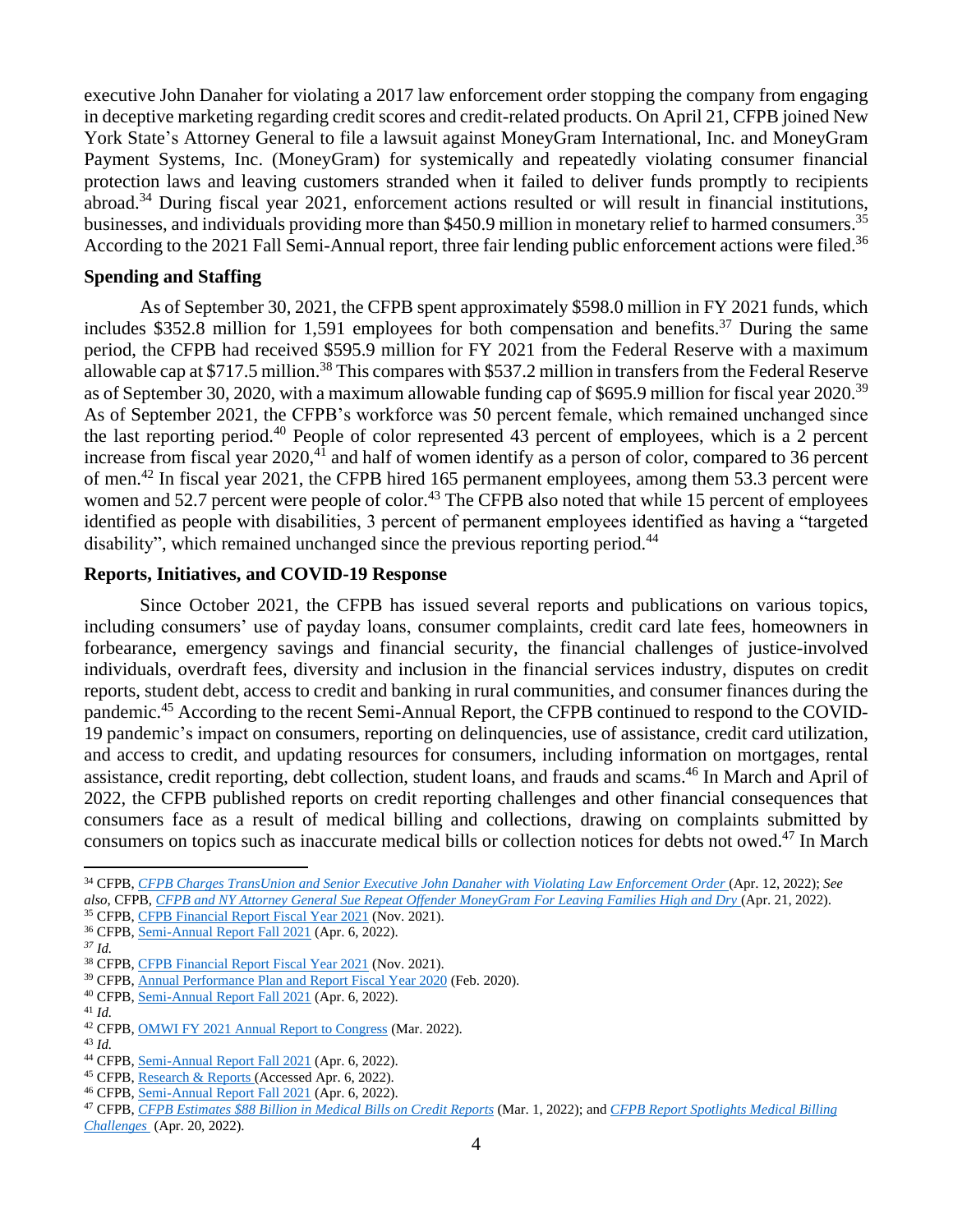2022, Experian, Equifax and Transunion announced that beginning July 1, 2022, they will remove nearly 70% of medical collection debt tradelines from consumer credit reports. <sup>48</sup> These reforms to debt collection and credit reporting were included in Chairwoman Waters' bill, H.R. 2547, the Comprehensive Debt Collection Improvement Act and Representative Pressley's bill, H.R. 3621, the Comprehensive CREDIT Act, which were each passed in the House in 2021 and 2020, respectively.

During the reporting period, CFPB launched and participated in several initiatives, including the Interagency Task Force on Property Appraisal and Valuation Equity (PAVE), which focuses on issues of bias in home appraisals. In February 2022, the CFPB clarified that appraisal discrimination is illegal under the federal Fair Housing Act and the Equal Credit Opportunity Act (ECOA) in a letter to the Appraisal Foundation<sup>49</sup> and proposed an outline for an interagency automated valuation models (AVM) rulemaking, which includes a fifth factor on non-discrimination.<sup>50</sup> In November 2021, CFPB issued a Request for Information (RFI) seeking public input on Home Mortgage Disclosure Act (HMDA) rules, and on the effects of recent changes to the rules.<sup>51</sup> In January 2022, the CFPB launched an initiative to examine inappropriate fees that consumers are charged by financial institutions and issued a RFI seeking public input on those fees, <sup>52</sup> which has received over 80,000 comments. <sup>53</sup> In March 2022, the CFPB launched an initiative on financial issues facing rural communities.<sup>54</sup> Earlier this month, the CFPB released its plan to advance equity, outlining action items to integrate racial and economic equity through its mission and work and in its workforce, which includes performance and accountability measures.<sup>55</sup>

#### **Responding to Emerging Technologies**

During the reporting period, the CFPB conducted its first examination of machine learning-based loan underwriting and origination.<sup>56</sup> In the fall of 2021, the CFPB issued two sets of orders pursuant to Section 1022(c)(4) of the Consumer Financial Protection Act, to collect information on the business practices of large technology companies operating payments systems in the United States,<sup>57</sup> and to five companies offering "buy now, pay later" (BNPL) credit. <sup>58</sup> On October 21, 2021, the CFPB's orders sought information on how large technology companies collect and use data; to understand those companies' policies on access restrictions and how they affect the choices available to businesses and consumers; and to understand how payment platforms prioritize consumer protections under laws such as the Electronic Fund Transfer Act (EFTA) and the Gramm-Leach-Bliley Act (GLBA).<sup>59</sup> In November 2021, the CFPB also issued an RFI seeking public input on those technology companies, which closed in December 2021.<sup>60</sup> On December 16, 2021, CFPB issued orders to seek information about debt accumulation associated with use of BNPL credit, regulatory arbitrage, and data harvesting in a changing consumer credit market, and relatedly, in January 2022, the CFPB issued an RFI seeking public input on the BNPL market, how consumers interact with those providers, and how current business models impact the broader marketplace and operating payments systems, which closed in March 2022.<sup>61</sup>

<sup>52</sup> CFPB, [Consumer Financial Protection Bureau Launches Initiative to Save Americans Billions in Junk Fees](https://www.consumerfinance.gov/about-us/newsroom/consumer-financial-protection-bureau-launches-initiative-to-save-americans-billions-in-junk-fees/) (Jan. 2022).

<sup>48</sup> Experian, *[Equifax, Experian, and TransUnion Support U.S. Consumers With Changes to Medical Collection Debt Reporting](https://www.experianplc.com/media/latest-news/2022/equifax-experian-and-transunion-support-us-consumers-with-changes-to-medical-collection-debt-reporting/)* (Mar. 18, 2022).

<sup>49</sup> CFPB, *[Appraisal discrimination is illegal under federal law](https://www.consumerfinance.gov/about-us/blog/appraisal-discrimination-illegal-under-federal-law/)* (Feb. 4, 2022).

<sup>50</sup> CFPB, *[Consumer Financial Protection Bureau Outlines Options To Prevent Algorithmic Bias In Home Valuations](https://www.consumerfinance.gov/about-us/newsroom/cfpb-outlines-options-to-prevent-algorithmic-bias-in-home-valuations/)* (Feb. 23, 2022).

<sup>&</sup>lt;sup>51</sup> CFPB, [CFPB Seeks Input on Detecting Discrimination in Mortgage Lending](https://www.consumerfinance.gov/about-us/newsroom/cfpb-seeks-input-on-detecting-discrimination-in-mortgage-lending/) (Nov. 2021).

<sup>53</sup> CFPB, [CFPB Extends Opportunity for Public to Provide Input on Junk Fees \(](https://www.consumerfinance.gov/about-us/blog/cfpb-extends-opportunity-for-public-to-provide-input-on-junk-fees/?_gl=1*krhusd*_ga*NDIwODI0MzMxLjE2MjA2NTE3NDg.*_ga_DBYJL30CHS*MTY0ODg0OTQ3MS4xNzkuMS4xNjQ4ODUwOTU0LjA.)Mar. 2022)

<sup>&</sup>lt;sup>54</sup> CFPB, <u>New effort focused on financial issues facing rural communities (Mar. 10, 2022)</u>

<sup>&</sup>lt;sup>55</sup> CFPB, **Equity Action Plan** (Apr. 14, 2022).

<sup>56</sup> CFPB, [Semi-Annual Report Fall 2021](https://files.consumerfinance.gov/f/documents/cfpb_semi-annual-report-to-congress_2022-04.pdf) (Apr. 6, 2022).

<sup>57</sup> CFPB, [CFPB Orders Tech Giants to Turn Over Information on their Payment System Plans \(](https://www.consumerfinance.gov/about-us/newsroom/cfpb-orders-tech-giants-to-turn-over-information-on-their-payment-system-plans/?msclkid=52b46df6b60111ecaff92c3b35e73db2)Oct. 21, 2021).

<sup>58</sup> CFPB, [Consumer Financial Protection Bureau Opens Inquiry Into "Buy Now, Pay Later" Credit](https://www.consumerfinance.gov/about-us/newsroom/consumer-financial-protection-bureau-opens-inquiry-into-buy-now-pay-later-credit/?msclkid=9cc7f919b60111ecbf24d5d0e3729e1c) (Dec. 2021).

<sup>59</sup> CFPB, [CFPB Orders Tech Giants to Turn Over Information on their Payment System Plans](https://www.consumerfinance.gov/about-us/newsroom/cfpb-orders-tech-giants-to-turn-over-information-on-their-payment-system-plans/) (Oct. 21, 2021)

<sup>60</sup> CFPB, [Notice and Request for Comment Regarding the CFPB's Inquiry Into Big Tech Payment Platforms \(](https://www.consumerfinance.gov/rules-policy/notice-opportunities-comment/open-notices/notice-and-request-for-comment-regarding-the-cfpbs-inquiry-into-big-tech-payment-platforms/)Nov. 2021).

<sup>61</sup> CFPB, [Notice and Request for Comment Regarding the CFPB's Inquiry Into Buy-Now-Pay-Later \(BNPL\) Providers](https://www.consumerfinance.gov/rules-policy/notice-opportunities-comment/open-notices/notice-and-request-for-comment-regarding-cfpbs-inquiry-into-bnpl-providers/) (Jan. 2022).